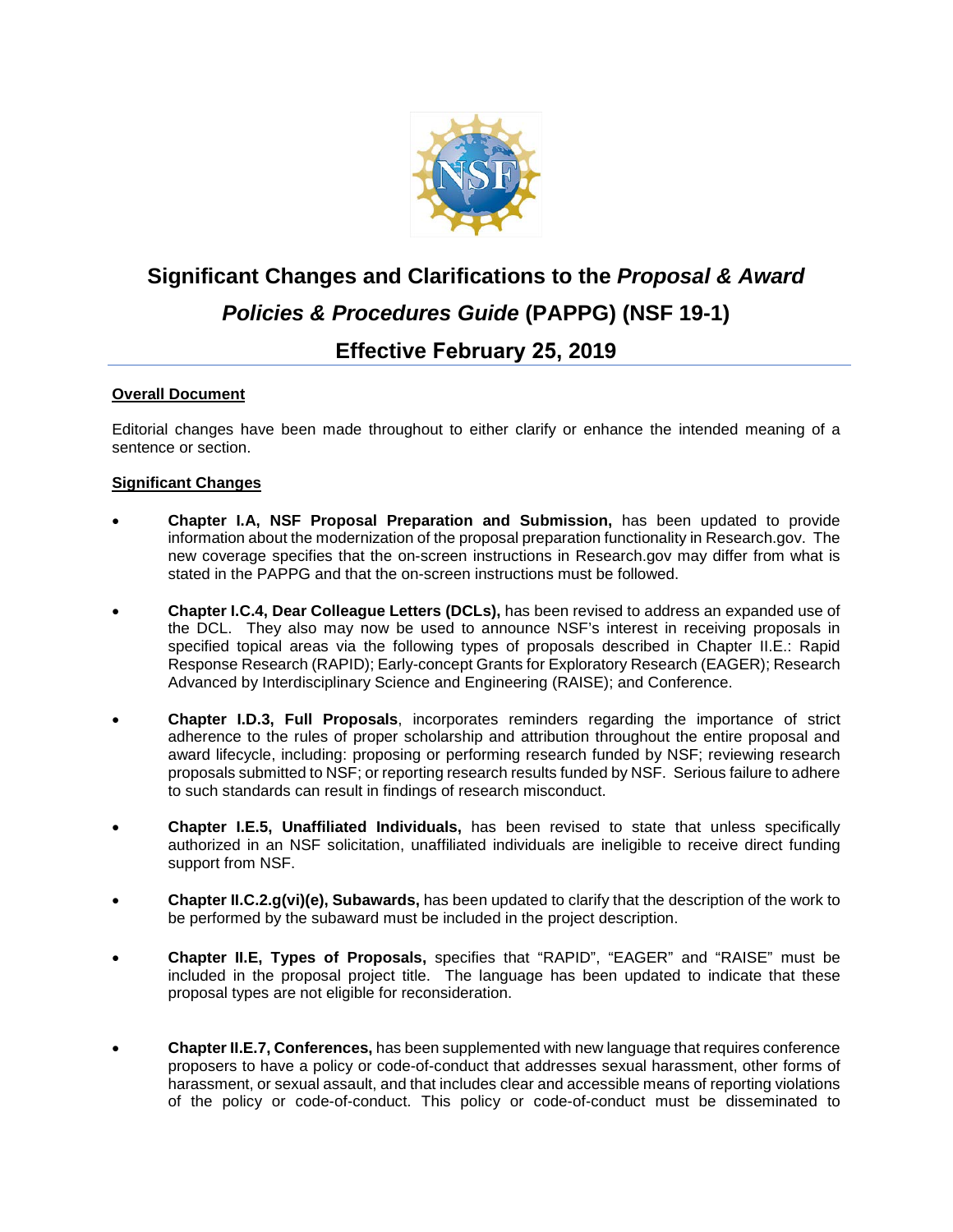conference participants prior to attendance at the conference as well as made available at the conference itself. This section also has been updated to specify that conference proposals in excess of \$50,000 must include the Collaborators & Other Affiliations Information in the proposal submission. Guidance in the Participant Support Costs section of conference proposals has been updated to clarify that speakers and trainers are not considered participants and should not be included in this section of the budget. If the primary purpose of the individual's attendance at the conference is learning and receiving training as a participant, however, then the costs may be included under participant support. If the primary purpose is to speak or assist with management of the conference, then such costs should be budgeted in appropriate categories other than participant support.

- **Chapter II.E.8, Equipment Proposals,** has been updated to specify that equipment proposals must include the Collaborators & Other Affiliations Information in the proposal submission.
- **Chapter IV.E, Resubmission,** has been revised to establish that NSF programs that accept proposals at any time may have guidelines in which a declined proposal is ineligible for resubmission for a specified period of time.
- **Chapter VII.A.2, Grantee Notifications to NSF,** has been updated to include two new grantee notifications to NSF to implement the Foundation's term and condition entitled, "Notification Requirements Regarding Sexual Harassment, Other Forms of Harassment, and Sexual Assault." These notifications must be submitted through use of NSF's Office of Diversity and Inclusion harassment website.
- **Chapter VII.B.3, Changes in PI/PD, co-PI/co-PD or Person-Months Devoted to the Project at the Initiation of NSF,** is an entirely new section that describes the process that will be used by NSF upon receipt of notification identified Chapter VII.A.2.f. or g.
- **Chapter IX.B, Responsible Conduct of Research (RCR),** has been supplemented with language encouraging the training of faculty in the responsible and ethical conduct of research.
- **Chapter XI.A.1.g, NSF Policy on Sexual Harassment and Other Forms of Harassment, or Sexual Assault,** has been supplemented with new NSF coverage regarding harassment that implements NSF Important Notice No. 144. This policy articulates that the Foundation [will not](https://www.nsf.gov/news/news_summ.jsp?cntn_id=137466)  [tolerate sexual harassment, other forms of harassment,](https://www.nsf.gov/news/news_summ.jsp?cntn_id=137466) or sexual assault within the agency, at awardee organizations, or anywhere NSF-funded science and education are conducted. See also Chapter II.E.7, VII.A.2 and VII.B.3.
- **Chapter XI.D, Intellectual Property,** incorporates into the PAPPG, existing patent policy that was previously implemented by regulation at 45 CFR 650.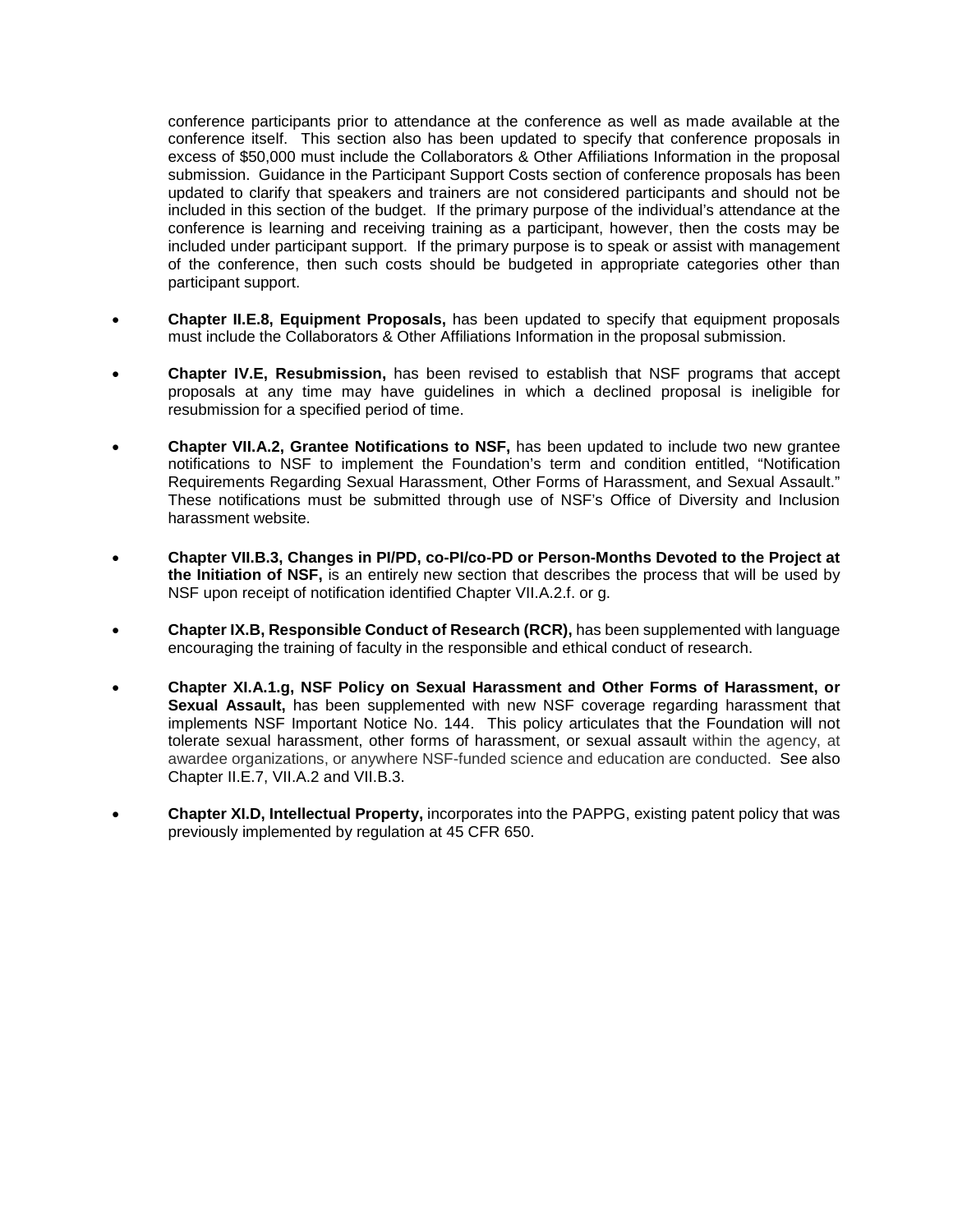## **Clarifications and Other Changes**

- **Chapter I.E.1, Institutions of Higher Education (IHEs),** has been updated to specify that proposals that include funding to be provided to an international branch campus of a U.S. IHE, must include in the project description, justification for why the project activities cannot be performed at the U.S. campus. The box for "Funding of an International Branch Campus of a U.S. IHE, including through use of a subaward or consultant arrangement" must be checked on the Cover Sheet.
- **Chapter I.E.6, Foreign Organizations,** has been updated to specify that in cases where the involvement of a foreign organization is considered to be essential by the proposer, in addition to providing justification in the project description, the box for "Funding of a Foreign Organization, including through use of a subaward or consultant arrangement" must be check on the Cover Sheet.
- **Chapter II.B.2, Proposal Font, Spacing and Margin Requirements,** has been updated to specify that fonts not listed in the PAPPG may be used for mathematical formulas, equations, or when inserting Greek letters or special characters.
- **Chapter II.C.1.e, Collaborators & Other Affiliations Information,** has been updated to reflect changes made to the template required for all proposals since the template was originally released for use in 2017.
- **Chapter II.C.1.f, Submission of Proposals by Former NSF Staff,** has been updated to specify that a substitute negotiator must be from the same organization as the PI or co-PI for whom the negotiator is required.
- **Chapter II.C.2.f, Biographical Sketch(es)**, has been updated to specify that the biographical sketch must be uploaded in FastLane as a single PDF file, or other NSF-approved template.
- **Chapter II.C.2.f(i)(d), Synergistic Activities,** has been revised to specify that a list should include up to five distinct examples that demonstrate the broader impact of the individual's professional and scholarly activities that focuses on the integration and transfer of knowledge as well as its creation.
- **Chapter II.C.2.g(v), Participant Support,** has been updated to clarify when an individual should be classified as a participant or a speaker at a conference. This section also has been updated to clarify that participant support costs may not be budgeted to cover room rental fees, catering costs, supplies, etc., related to an NSF-sponsored conference. Human subject payments should be included on line G6 of the NSF budget under "Other Direct Costs", and any applicable indirect costs should be calculated on the payments in accordance with the organization's federally negotiated indirect cost rate.
- **Chapter II.C.2.g(vi)(e), Subawards,** has been updated to clarify that, except for the purpose of obtaining goods and services for the proposer's own use which creates a procurement relationship with a contractor, no portion of the proposed activity may be subawarded or transferred to another organization without prior written NSF authorization.
- **Chapter II.C.2.h, Current and Pending Support,** has been updated to specify that Current and Pending Support must be uploaded in FastLane as a single PDF file, or other NSF-approved template.
- **Chapter II.D.3.b, Submission of a collaborative proposal from multiple organizations,** has been revised to clarify that only the organization that is proposing funding to an International Branch